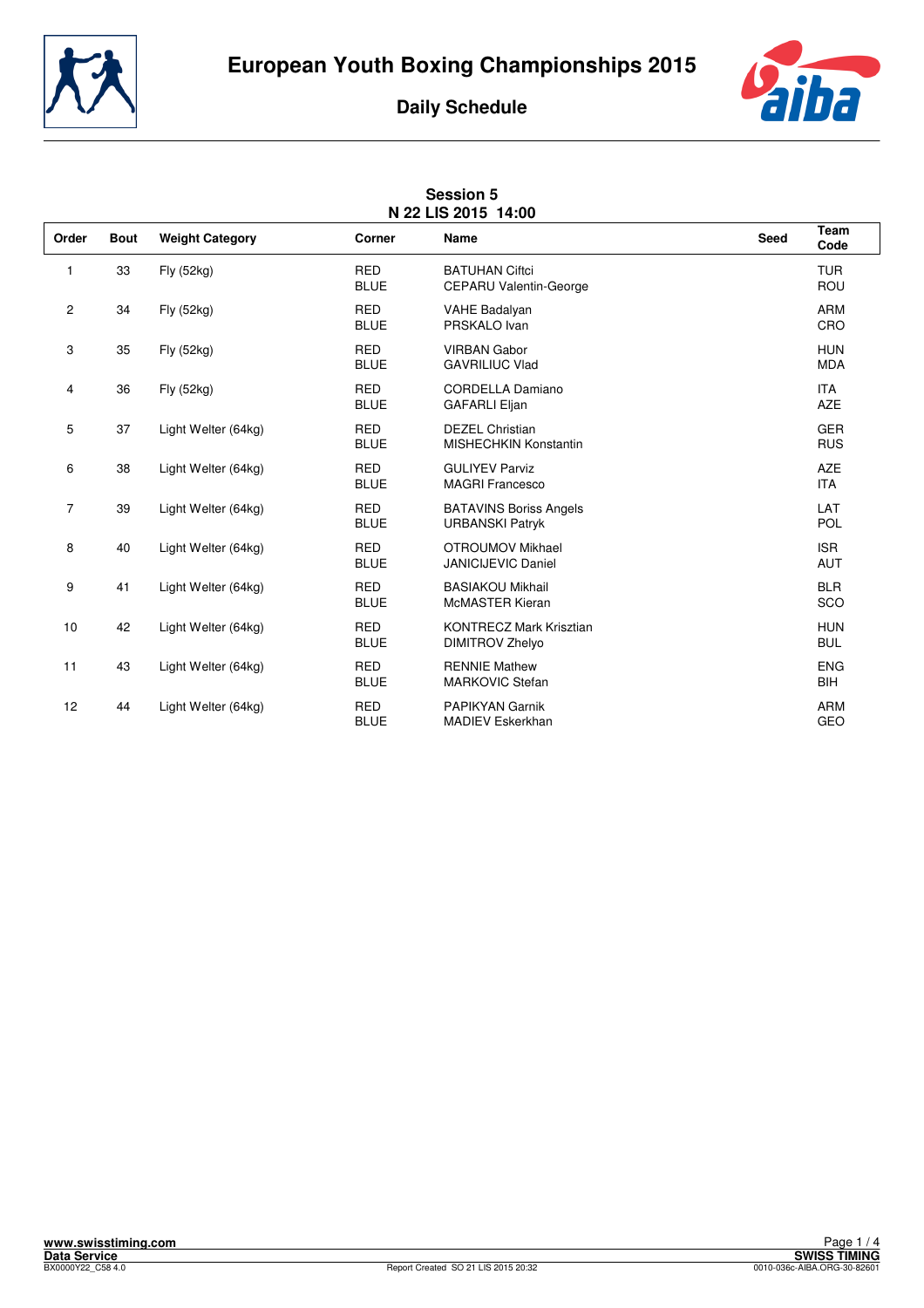



|                | N 22 LIS 2015 14:00 |                        |                           |                                                          |      |                          |  |
|----------------|---------------------|------------------------|---------------------------|----------------------------------------------------------|------|--------------------------|--|
| Order          | <b>Bout</b>         | <b>Weight Category</b> | Corner                    | Name                                                     | Seed | <b>Team</b><br>Code      |  |
| 1              | 45                  | Fly (52kg)             | <b>RED</b><br><b>BLUE</b> | <b>TYSHKOVETS Adnriv</b><br>PLUSKOWSKI Adam              |      | <b>UKR</b><br>POL        |  |
| $\overline{c}$ | 46                  | Fly (52kg)             | <b>RED</b><br><b>BLUE</b> | <b>DONOGHUE William</b><br><b>RUSINOV Kiril</b>          |      | <b>IRL</b><br><b>BUL</b> |  |
| 3              | 47                  | Fly (52kg)             | <b>RED</b><br><b>BLUE</b> | QUILES BROTONS Jose<br><b>TUQIR Akash</b>                |      | <b>ESP</b><br><b>ENG</b> |  |
| 4              | 48                  | Fly (52kg)             | <b>RED</b><br><b>BLUE</b> | <b>SACIRI Sebastian</b><br><b>MESZAROS Filip</b>         |      | <b>SRB</b><br><b>SVK</b> |  |
| 5              | 49                  | Light (60kg)           | <b>RED</b><br><b>BLUE</b> | ROMANJUK Vlad<br><b>AVTSIDIS Andreas</b>                 |      | <b>EST</b><br>GRE        |  |
| 6              | 50                  | Light (60kg)           | <b>RED</b><br><b>BLUE</b> | <b>KALLUM Skhane</b><br><b>DZIATLAU Siarhei</b>          |      | <b>WAL</b><br><b>BLR</b> |  |
| $\overline{7}$ | 51                  | Light (60kg)           | <b>RED</b><br><b>BLUE</b> | DEL RIO GALAN Alejandro<br><b>ISMAYILOV Elmaddin</b>     |      | <b>ESP</b><br><b>AZE</b> |  |
| 8              | 52                  | Light (60kg)           | <b>RED</b><br><b>BLUE</b> | <b>GULAN Martin</b><br><b>ISKENDER Yildirim Gonen</b>    |      | CRO<br><b>TUR</b>        |  |
| 9              | 53                  | Light (60kg)           | <b>RED</b><br><b>BLUE</b> | <b>SPARTAK Tamaryan</b><br><b>SCHIOPU Nicolae Florin</b> |      | <b>ARM</b><br>ROU        |  |
| 10             | 54                  | Light (60kg)           | <b>RED</b><br><b>BLUE</b> | <b>ZEFI Edmond</b><br><b>KOVACS Richard</b>              |      | <b>KOS</b><br><b>HUN</b> |  |
| 11             | 55                  | Light (60kg)           | <b>RED</b><br><b>BLUE</b> | <b>HAY Lewis</b><br>PETROVSKIS Olegs                     |      | SCO<br>LAT               |  |
| 12             | 56                  | Light (60kg)           | <b>RED</b><br><b>BLUE</b> | <b>IOZIA Francesco</b><br><b>GASHI Denis</b>             |      | <b>ITA</b><br><b>GER</b> |  |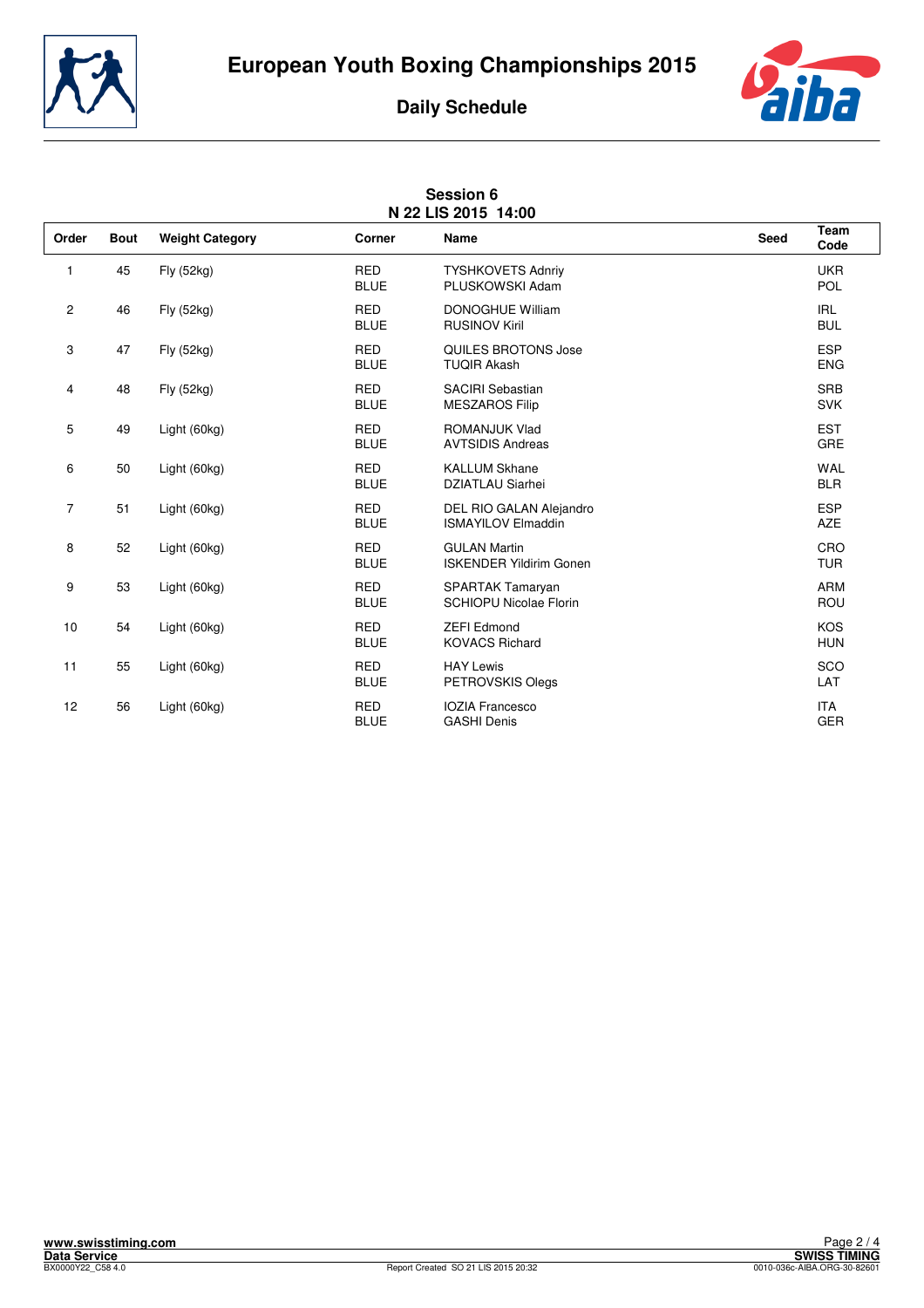



|       | <b>Session 7</b><br>N 22 LIS 2015 17:00 |                        |                           |                                                     |             |                          |
|-------|-----------------------------------------|------------------------|---------------------------|-----------------------------------------------------|-------------|--------------------------|
| Order | <b>Bout</b>                             | <b>Weight Category</b> | Corner                    | Name                                                | <b>Seed</b> | <b>Team</b><br>Code      |
|       | 57                                      | Middle (75kg)          | <b>RED</b><br><b>BLUE</b> | DOCHERTY John<br><b>TOUTIN Louis</b>                |             | SCO<br><b>FRA</b>        |
| 2     | 58                                      | Middle (75kg)          | <b>RED</b><br><b>BLUE</b> | DILBAZOV Haji<br><b>TLASHADZE Rati</b>              |             | <b>AZE</b><br>GEO        |
| 3     | 59                                      | Middle (75kg)          | <b>RED</b><br><b>BLUE</b> | <b>IVANOV lulian</b><br>ROLENKO Vladyslav           |             | <b>ROU</b><br><b>UKR</b> |
| 4     | 60                                      | Middle (75kg)          | <b>RED</b><br><b>BLUE</b> | <b>BALSYS Vytautas</b><br><b>KOZLOWSKI Konrad</b>   |             | LTU<br><b>POL</b>        |
| 5     | 61                                      | Middle (75kg)          | <b>RED</b><br><b>BLUE</b> | STSELMAKHAU Anton<br>JOYCE John                     |             | <b>BLR</b><br><b>IRL</b> |
| 6     | 62                                      | Middle (75kg)          | <b>RED</b><br><b>BLUE</b> | <b>WHITTAKER Benjamin</b><br>SARCHIOTO Giovanni     |             | <b>ENG</b><br><b>ITA</b> |
| 7     | 63                                      | Middle (75kg)          | <b>RED</b><br><b>BLUE</b> | <b>GNAS Mariusz</b><br><b>CVETKOVIC Leo</b>         |             | <b>SWE</b><br>CRO        |
| 8     | 64                                      | Middle (75kg)          | <b>RED</b><br><b>BLUE</b> | <b>MAKHMUDOV Dzhamal</b><br><b>HANEVICS Artioms</b> |             | <b>RUS</b><br>LAT        |